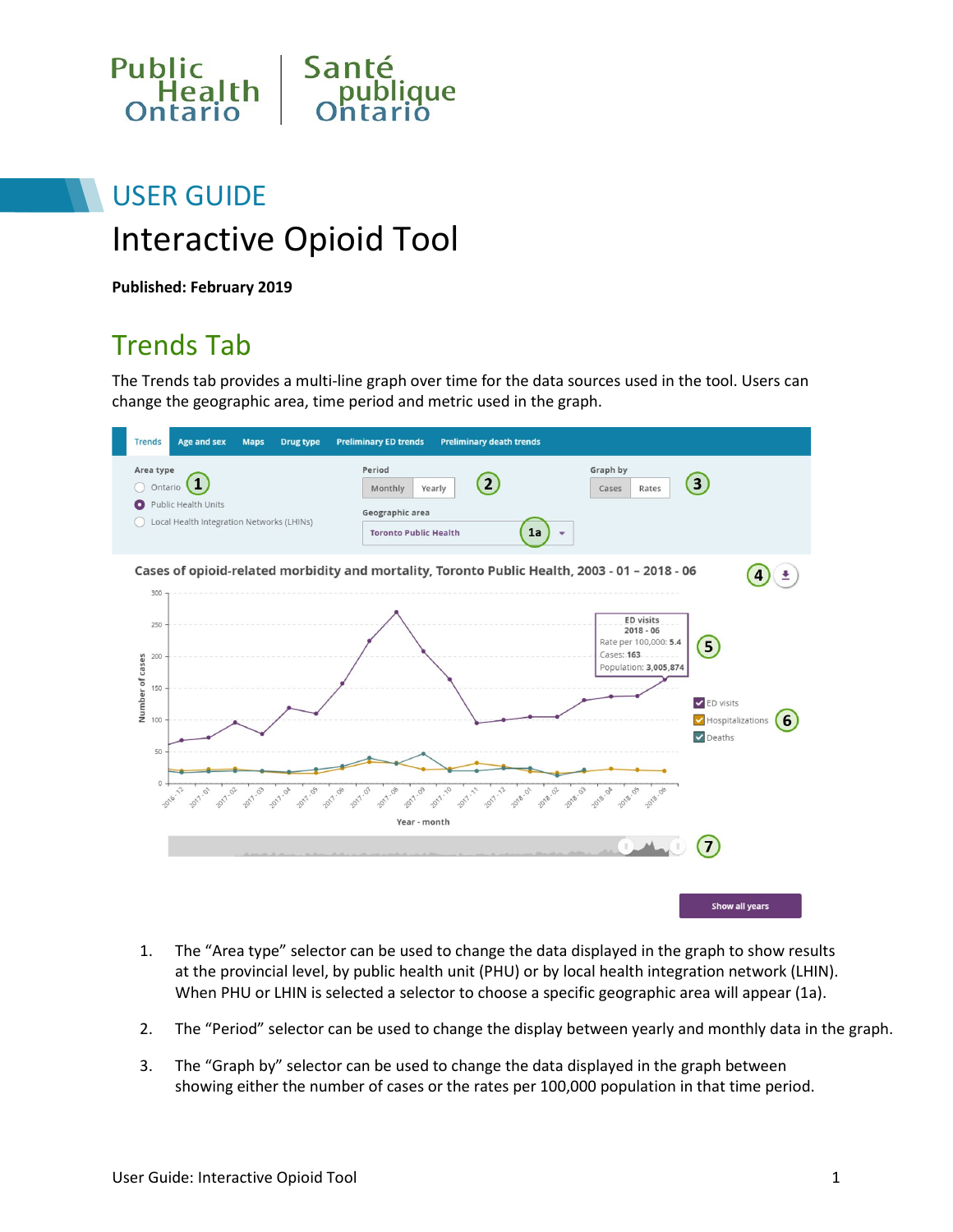- 4. Selecting this menu icon will allow you to export an image of the graph, a .csv file of the data included in the graph and download supporting documentation for the tool.
- 5. Hovering over any point on the graph will display a box with related information about the data point.
- 6. Clicking on any entry in the graph legend will turn lines on or off from the display.
- 7. In the monthly data view, the time slider will appear below the graph allowing you to change how many time periods are included. The "show all years" button below the slider will include all available time periods in the graph.

### Age and Sex Tab

The age and sex tab provides a bar graph displaying data by age group for a single year as well as trends over time for a selected age group depending on user selection. Users can change the geographic area, year, data source, and metric used in the graph and choose to display the breakdown of results by sex.



- 1. The "Area type" selector can be used to change the data displayed in the graph to show results at the provincial level, by public health unit (PHU) or by local health integration network (LHIN). When PHU or LHIN is selected a selector to choose a specific geographic area will appear.
- 2. The "Group data by" selector can be used to switch between a bar graph showing data by all age groups for a single year and a line graph showing data for a single age group across all years.
- 3. The "Graph by" selector can be used to change the data displayed in the graph between showing either the number of cases or the rates per 100,000 population in that time period.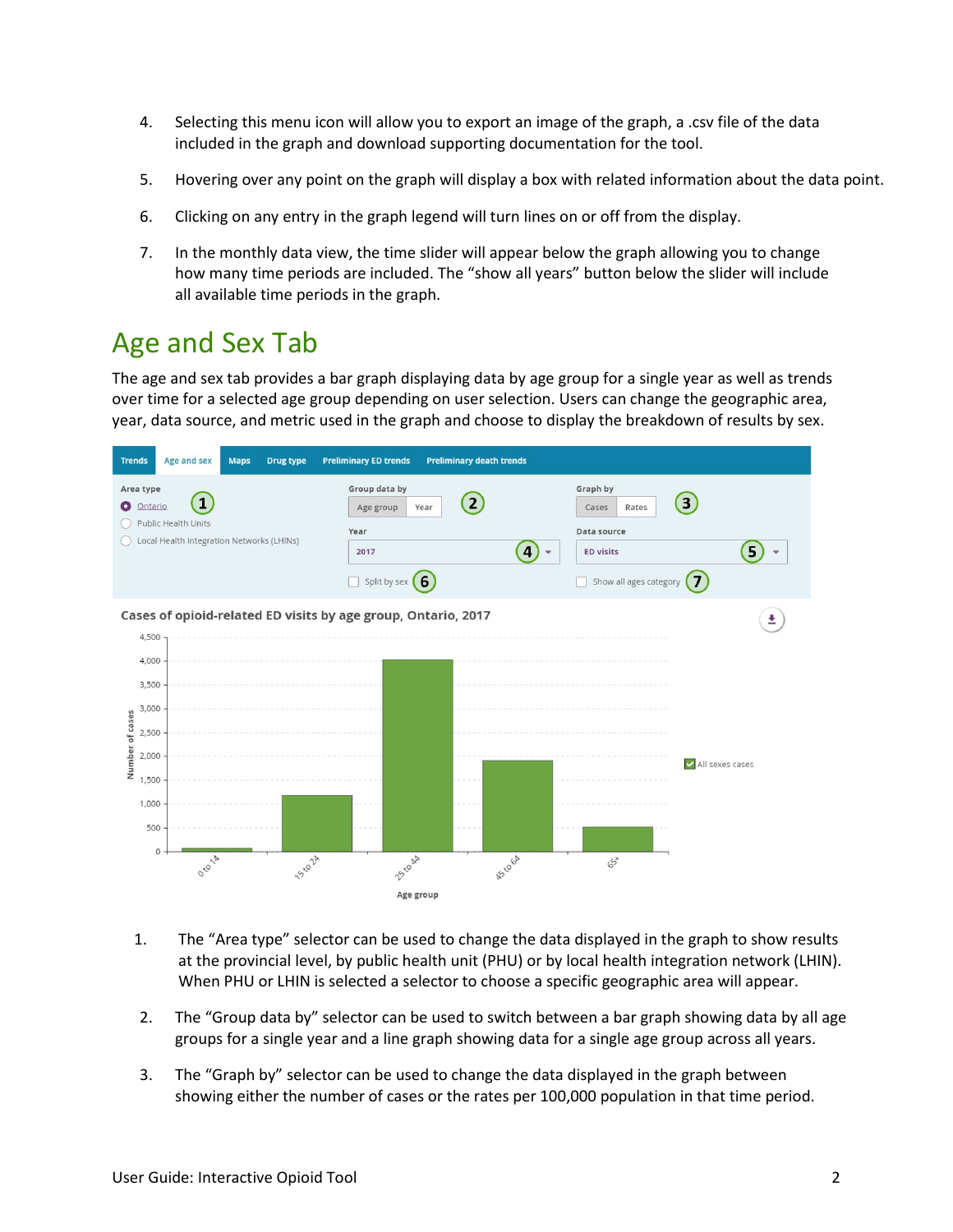- 4. The "Year" selector can be used to change the year of data displayed in the bar graph view.
- 5. The "Data source" selector can be used to change the data displayed in the graph between the different data sources used in the tool (e.g., hospitalizations, ED visits, deaths).
- 6. The "Split by sex" selector can be used to change the data displayed in the graph to show both male and female results.
- 7. The "Show all ages category" selector can be used to add a bar to the graph to show the overall results for all age groups.

### Maps Tab

The Maps tab provides a map of Ontario displaying data by either PHU or LHIN. Users can change the year, data source, age group, sex and the way that the data is categorized on the map.



- 1. The "Map type" selector can be used to switch between PHU and LHIN boundaries in the map.
- 2. The "Year" selector can be used to change the year of data displayed in the map.
- 3. The "Data source" selector can be used to change the data displayed in the map between the three different data sources used in the tool (e.g., hospitalizations, ED visits, deaths).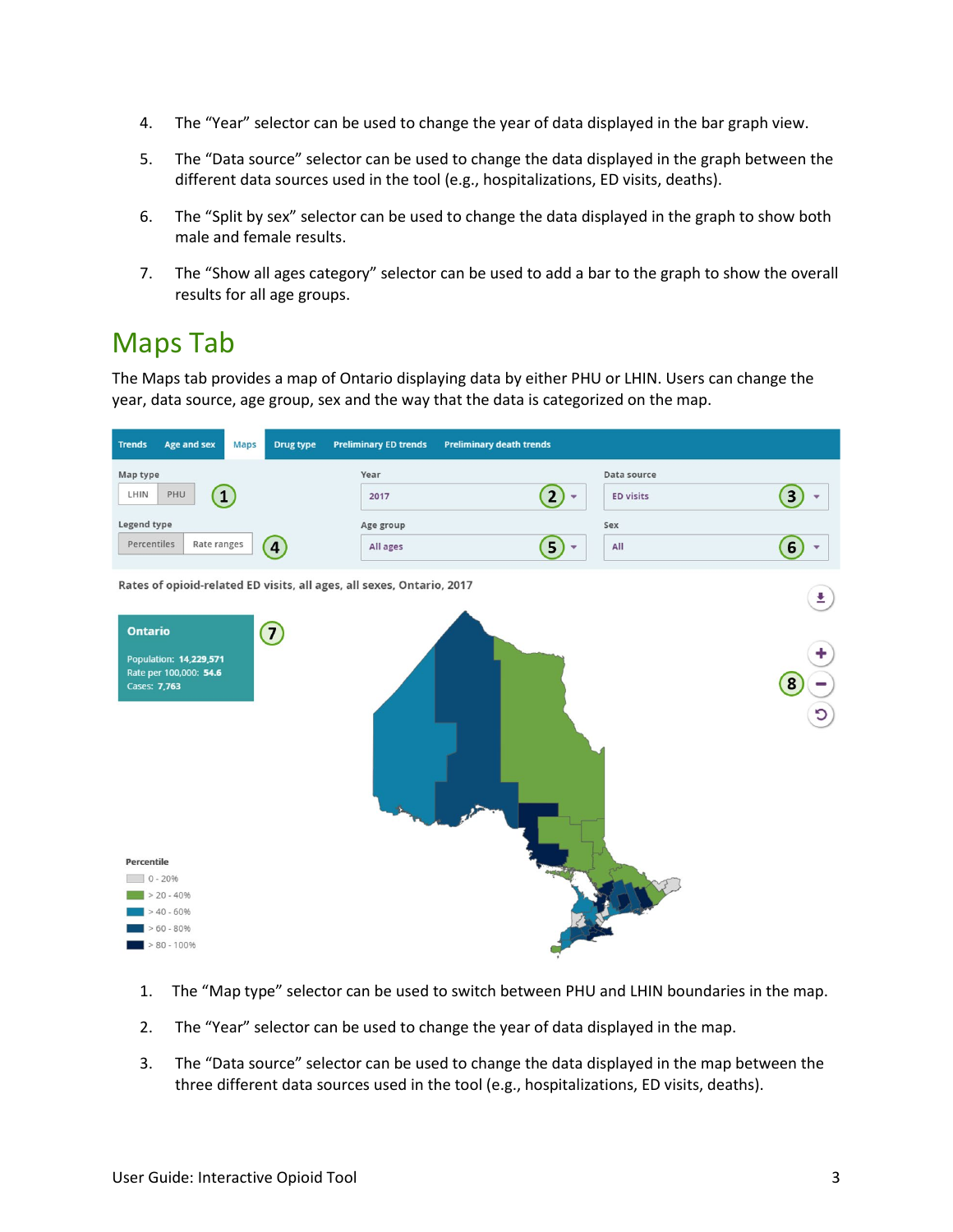- 4. The "Legend type" selector can be used to change how data are categorized in the map. Data can either be displayed as five equal quintiles which would change based on the selectors chosen (useful for comparing geographic regions in those selections), or as fixed rate ranges (useful for seeing how results have changed over time).
- 5. The "Age group" selector can be used to change the age group of data displayed in the map.
- 6. The "Sex" selector can be used to change the data displayed in the map between all sexes combined and male or female results separately.
- 7. The box in the upper left corner of the map display provides details on the rate and case count in Ontario, or by PHUs or LHINs based on filters selected. By default, Ontario data is shown but as a user hovers over a PHU or LHIN in the map the details in the box will be updated.
- 8. The "+" and "-" buttons can be used to zoom in/out on the map. The bottom refresh button ("↺") will reset the zoom to the default.

### Drug Type Tab

The Drug type tab provides a multi-line graph over time displaying the types of opioids that were present at time of death. Users can change the geographic area and display data by the number of deaths or the percent of deaths attributed to a specific opioid.

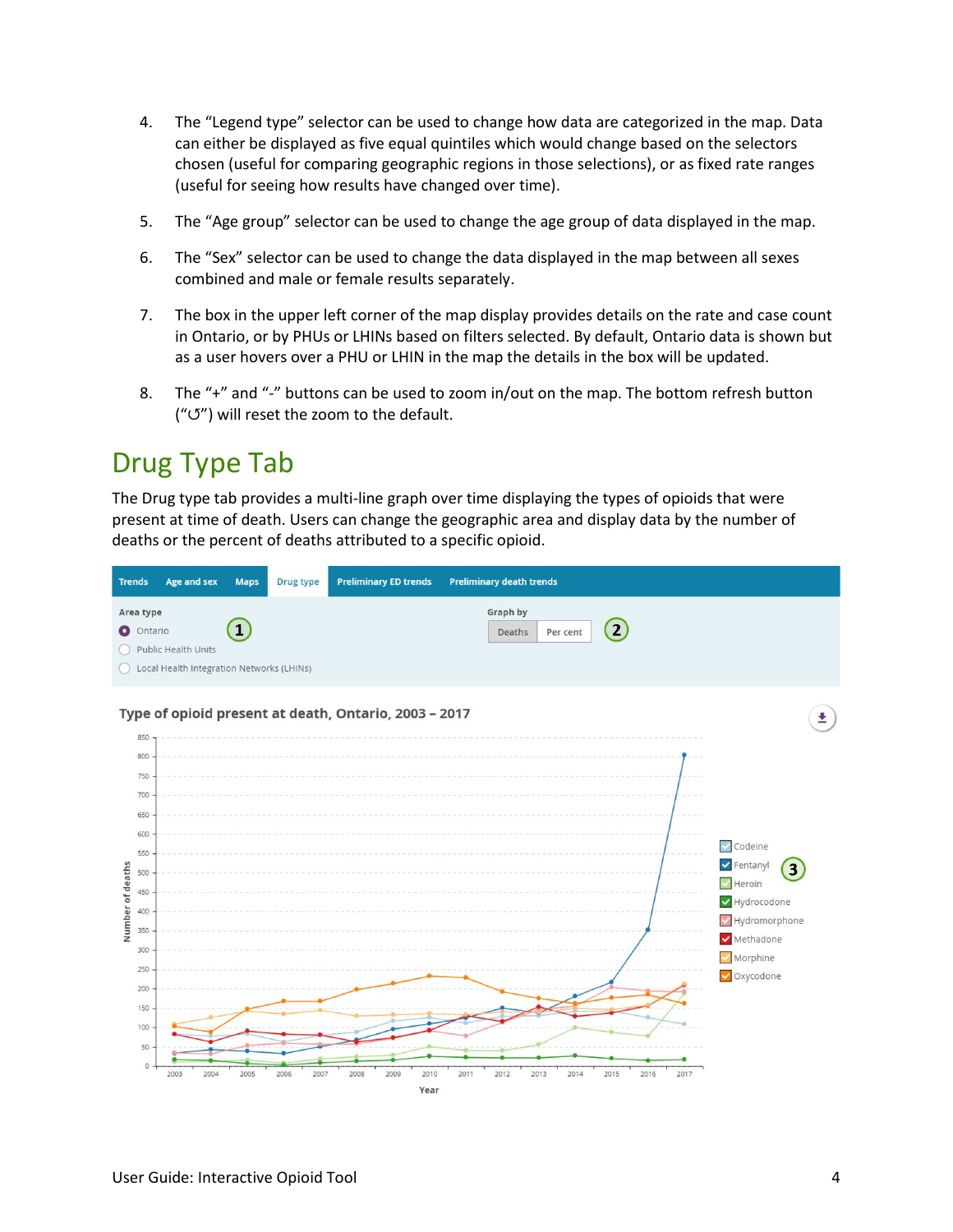- 1. The "Area type" selector can be used to change the data displayed in the graph to show results at the provincial level, by public health unit (PHU) or by local health integration network (LHIN). When PHU or LHIN is selected a selector to choose a specific geographic area will appear.
- 2. The "Graph by" selector can be used to change the data displayed in the graph between showing either the number of deaths or the per cent of total deaths.
- 3. Clicking on any drug type entry in the graph legend will turn lines on or off from the display.

### Preliminary ED Trends Tab

The Preliminary ED trends tab provides a table with the most recent preliminary data that have been collected as part of a weekly reporting initiative by Ontario hospitals. Users can change the geographic area included in the table.

| <b>Trends</b>        | Age and sex                                                      | <b>Maps</b>  | Drug type | <b>Preliminary ED trends</b> | <b>Preliminary death trends</b> |
|----------------------|------------------------------------------------------------------|--------------|-----------|------------------------------|---------------------------------|
| Area type<br>Ontario |                                                                  | $\mathbf{1}$ |           |                              |                                 |
|                      | Public Health Units<br>Local Health Integration Networks (LHINs) |              |           |                              |                                 |

### Cases of opioid-related ED visits, Ontario, 2018 - 07 to 2018 - 09

| Reporting period (YYYY - MM) | # of cases | <b>Population</b> | Rate per 100,000 |
|------------------------------|------------|-------------------|------------------|
| $2018 - 07$                  | 806        | 14,438,958        | 5.6              |
| $2018 - 08$                  | 778        | 14.455.233        | 5.4              |
| $2018 - 09$                  | 621        | 14,471,508        | 4.3              |

The "Area type" selector can be used to change the data displayed in the graph to show results at the provincial level, by public health unit (PHU) or by local health integration network (LHIN). When PHU or LHIN is selected a selector to choose a specific geographic area will appear.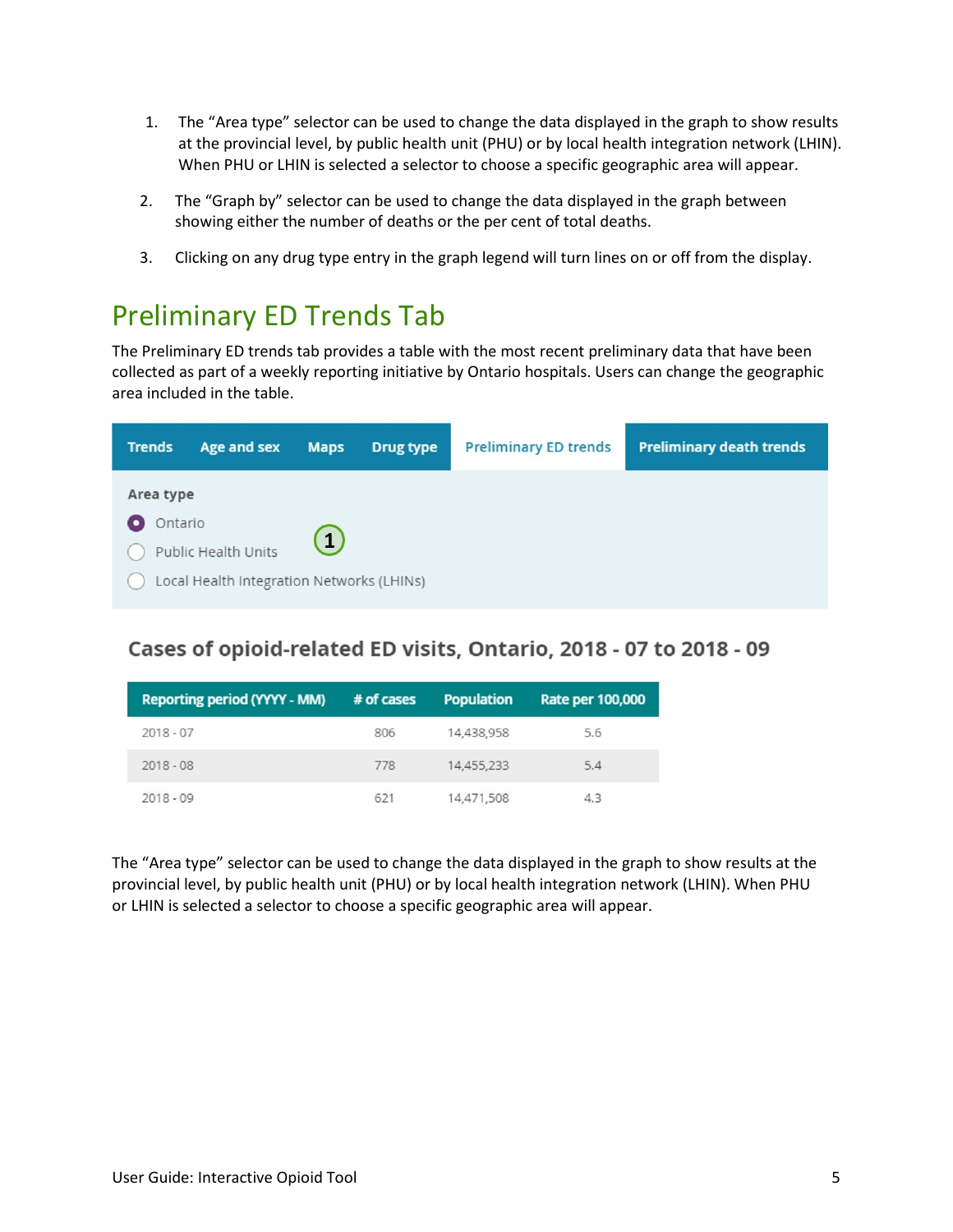## Preliminary Death Trends Tab

The Preliminary death trends tab provides a table with the most recent preliminary data from the Office of the Chief Coroner for Ontario and includes both confirmed and probable cases. Users can change the geographic area included in the table.

| <b>Trends</b>          | Age and sex                                                      | <b>Maps</b> | <b>Drug type</b> | <b>Preliminary ED trends</b> | <b>Preliminary death trends</b> |
|------------------------|------------------------------------------------------------------|-------------|------------------|------------------------------|---------------------------------|
| Area type<br>O Ontario | Public Health Units<br>Local Health Integration Networks (LHINs) |             |                  |                              |                                 |

#### Deaths from opioid-related causes, Ontario, 2018 - 04 to 2018 - 06

|                                     | <b>Population</b> | <b>Confirmed</b> |                  | Probable    |                  | <b>Total</b> |                         |
|-------------------------------------|-------------------|------------------|------------------|-------------|------------------|--------------|-------------------------|
| <b>Reporting period (YYYY - MM)</b> |                   | # of deaths      | Rate per 100,000 | # of deaths | Rate per 100,000 | # of deaths  | <b>Rate per 100,000</b> |
| $2018 - 04$                         | 14,386,611        | 81               | 0.6              | 16          | 0.1              | 97           | 0.7                     |
| $2018 - 05$                         | 14,404,060        | 99               | 0.7              | 21          | 0.1              | 120          | 0.8                     |
| $2018 - 06$                         | 14,421,509        | 82               | 0.6              | 32          | 0.2              | 114          | 0.8                     |

The "Area type" selector can be used to change the data displayed in the graph to show results at the provincial level, by public health unit (PHU) or by local health integration network (LHIN). When PHU or LHIN is selected a selector to choose a specific geographic area will appear.